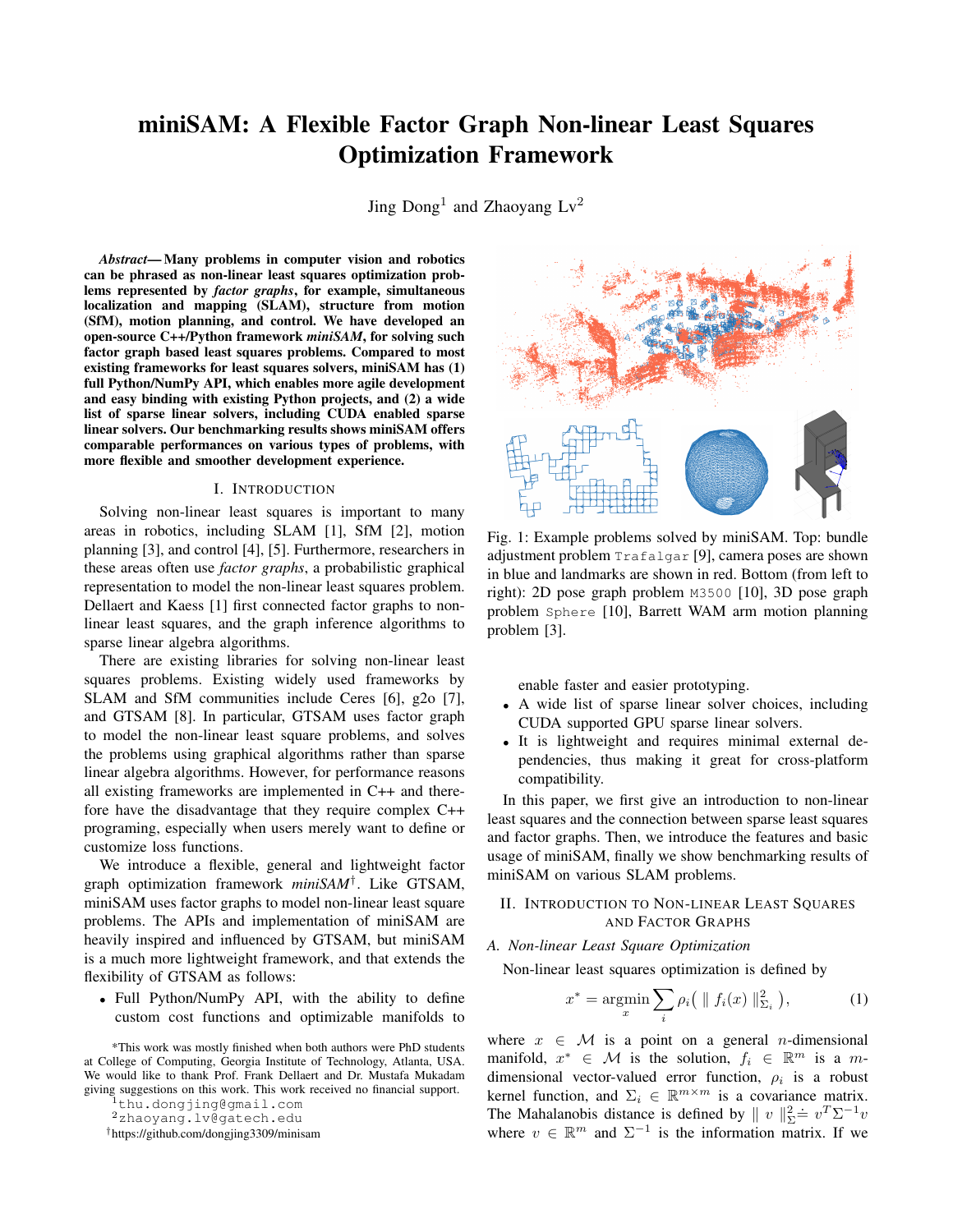factorize the information matrix by Cholesky factorization  $\Sigma^{-1} = R^{T} R$ , where R is upper triangular, we have

$$
\| v \|_{\Sigma}^{2} = v^{T} \Sigma^{-1} v = v^{T} R^{T} R v = \| R v \|^{2}.
$$
 (2)

If we consider the simplified case where  $\rho_i$  is identity and define  $h_i(x) \doteq R_i f_i(x)$ , then Eq. (1) is equivalent to

$$
x^* = \underset{x}{\operatorname{argmin}} \sum_i \|h_i(x)\|^2 \tag{3}
$$

as per Eq. (2). If we define a *linearization point*  $x_0 \in M$ , and the Jacobian matrix of  $h_i(x)$ 

$$
J_i \doteq \frac{\partial h_i(x)}{\partial x}\Big|_{x=x_0} \tag{4}
$$

then the Taylor expansion is given by

$$
h_i(x_0 + \Delta x) = h_i(x_0) + J_i \Delta x + O(\Delta x^2),
$$
 (5)

which we can use to solve the least square problem by searching a *local* region near  $x_0$ , and find the solution by iteratively solving a *linearized* least squares problem

$$
\Delta x^* = \underset{\Delta x}{\text{argmin}} \sum_i \| J_i \Delta x + h_i(x_0) \|^2, \tag{6}
$$

where  $\Delta x^* \in \mathbb{R}^n$ , and the solution is updated by

$$
x^* = x_0 + \Delta x^*.\tag{7}
$$

If M is simply a vector space  $\mathbb{R}^n$  then the above procedure is performed iteratively in general by setting  $x_0$  of next iteration from  $x^*$  of current iteration, until  $x^*$  converges. Trust-region policies like Levenberg-Marquardt can be also applied when looking for  $\Delta x^*$ .

When  $M$  is a general manifold, we need to define a local coordinate chart of  $M$  near  $x_0$ , which is an invertible map between a local region of M around  $x_0$  and the local Euclidean space, and also an operator  $oplus$  that maps a point in local Euclidean space back to  $M$ . Thus Eq. (7) on general manifolds is

$$
x^* = x_0 \oplus \Delta x^*.
$$
 (8)

A simple example of  $\oplus$  is for the Euclidean space where it is simply the plus operator.

To solve the linear least squares problem in Eq. (6), we first rewrite Eq. (6) as

$$
\Delta x^* = \underset{\Delta x}{\operatorname{argmax}} \parallel J\Delta x + b \parallel^2, \tag{9}
$$

where  $J$  is defined by stacking all  $J_i$  vertically, similarly b is defined by stacking all  $h_i(x_0)$  vertically. Cholesky factorization is commonly used solve Eq. (9). Since the solution of linear least squares problem in Eq. (9) is given by the normal equation

$$
J^T J \Delta x^* = J^T b,\tag{10}
$$

we apply Cholesky factorization to symmetric  $J^T J$ , and we have  $J^T J = R^T R$  where R is upper triangular. Then solving Eq. (10) is equivalent to solving both

$$
R^T y = J^T b \tag{11}
$$

$$
R\Delta x^* = y \tag{12}
$$

in two steps, which can be both solved by back-substitution given that  $R$  is triangular. Other than Cholesky factorization, QR and SVD factorizations can be also used to solve Eq. (9), although with significantly slower speeds. Iterative methods like pre-conditioned conjugate gradient (PCG) are also widely used to solve Eq. (10), especially when  $J^TJ$  is very large.

*B. Connection between Factor Graphs and Sparse Least Squares*

Dellaert and Kaess [1] have shown factor graphs have a tight connections with non-linear least square problems. A factor graph is a probabilistic graphical model, which represents a joint probability distribution of all factors

$$
p(x) \propto \prod_{i} p_i(x_i),\tag{13}
$$

where  $x_i \subseteq x$  is a subset of variables involved in factor i,  $p(x)$  is the overall distribution of the factor graph, and  $p_i(x_i)$ is the distribution of each factor. The maximum a posteriori (MAP) estimate of the graph is

$$
x^* = \operatorname*{argmax}_{x} p(x) = \operatorname*{argmax}_{x} \prod_{i} p_i(x_i). \tag{14}
$$

If we consider the case where each factor has Gaussian distribution on  $f_i(x_i)$  with covariance  $\Sigma_i$ ,

$$
p_i(x_i) \propto \exp\left(-\frac{1}{2} \| f_i(x_i) \|_{\Sigma_i}^2\right),
$$
 (15)

then MAP inference is

$$
x^* = \underset{x}{\operatorname{argmax}} \prod_i p_i(x_i) = \underset{x}{\operatorname{argmax}} \log \Big( \prod_i p_i(x_i) \Big), \qquad (16)
$$

$$
= \underset{x}{\operatorname{argmin}} \prod_i -\log \Big( p_i(x_i) \Big) = \underset{x}{\operatorname{argmin}} \sum_i \parallel f_i(x_i) \parallel_{\Sigma_i}^2.
$$
(17)

The MAP inference problem in Eq. (17) is converted to the same non-linear least squares optimization problem in Eq. 1, which can be solved following the same steps in Section II-A.

There are several advantages of using factor graph to model the non-linear least squares problem in SLAM. Factor graphs encode the probabilistic nature of the problem, and easily visualize the underlying sparsity of most SLAM problems since for most (if not all) factors  $x_i$  are very small sets. We give an example in the next section, which clearly visualizes this sparsity in a factor graph.

## *C. Example: A Pose Graph*

Here we give a simple example of using factor graph to solve a small pose graph problem. The problem is shown in Fig. 2a, where a vehicle moves forward on a 2D plane, makes a 270 degrees right turn, and has a relative pose loop closure measurement which is shown in red. If we want to estimate the vehicle's poses at times  $t = 1, 2, 3, 4, 5$ , we define the system's state variables

$$
x = \{x_1, x_2, x_3, x_4, x_5\},\tag{18}
$$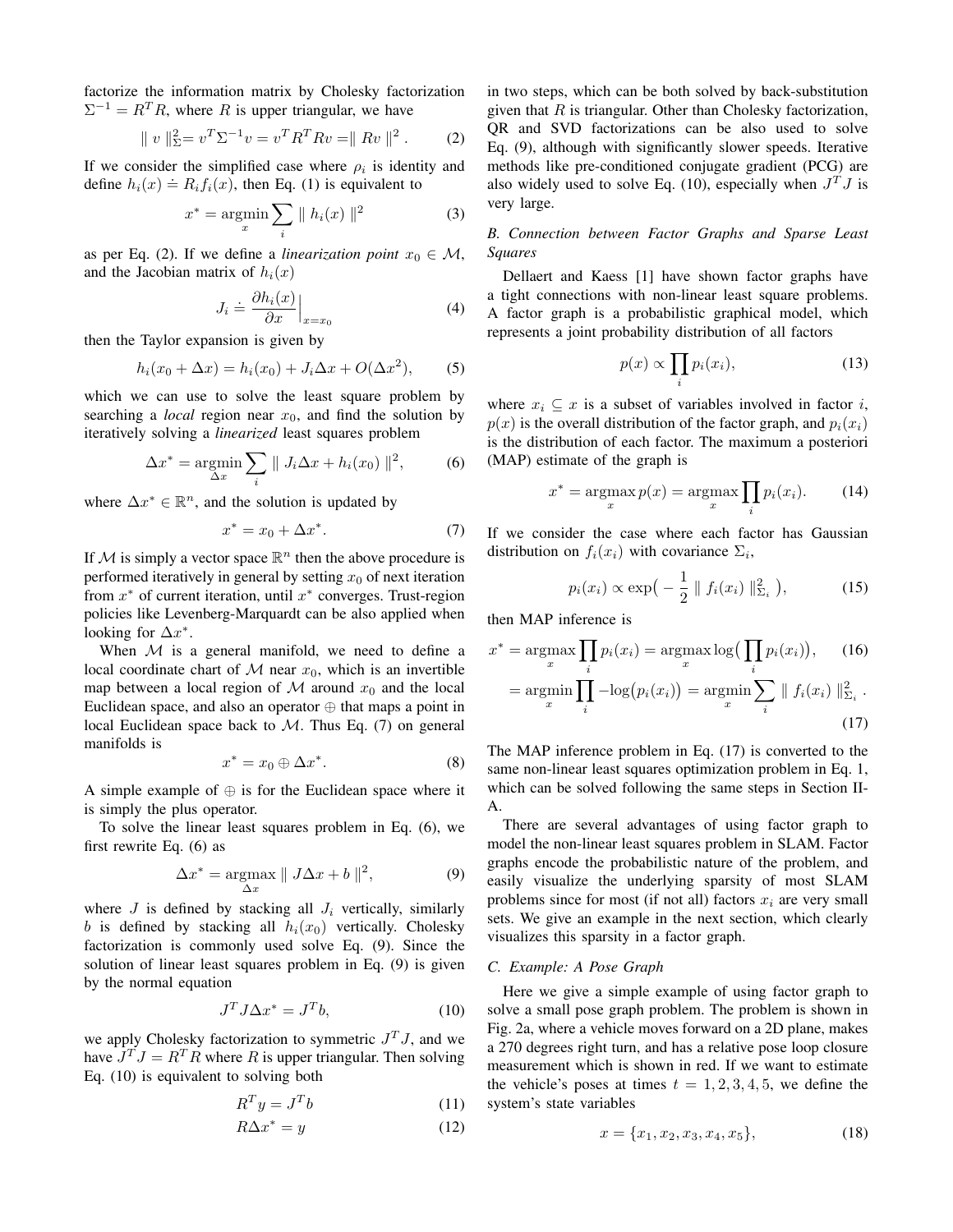

(b) Factor graph

Fig. 2: An example 2D pose graph problem, with pose variables (shown as white circles), a prior (shown as a blue factor), four odometry measurements (shown as black factors) and a single loop closure measurement (shown as a red factor).

where  $x_i \in SE(2), i = 1, 2, 3, 4, 5$  is the vehicle pose at  $t = i$ . Then the factor graph models the pose graph problem as

$$
p(x) \propto \underbrace{p(x_1)}_{\text{prior}} \underbrace{p(x_1, x_2) p(x_2, x_3) p(x_3, x_4) p(x_4, x_5)}_{\text{odometry}} \underbrace{p(x_2, x_5)}_{\text{loop closure}}
$$
(19)

which is shown in Fig. 2b. As shown in Eq. (19) and Fig. 2b, there are three types of factors: (1) A prior factor, which gives a prior distribution on first pose, and locks the solution to a world coordinate frame. (2) Odometry factors, which encode the relative poses odometry measurements between  $t = i$ and  $t = i + 1$ . (3) A loop closure factor, which encodes the relative poses measurement between  $t = 2$  and  $t = 5$ .

The sparsity of the example problem is clearly shown by the factor graph: all the factors are unary or binary. This is actually true for all pose graph optimization problems. We can further show the sparsity of the underlying linear system we solve in Eq. (9) and Eq. (10)

J = J<sup>11</sup> J<sup>21</sup> J<sup>22</sup> J<sup>32</sup> J<sup>33</sup> J<sup>43</sup> J<sup>44</sup> J<sup>54</sup> J<sup>55</sup> J<sup>62</sup> J<sup>65</sup> prior odometry loop closure , (20)

$$
H = JT J = \begin{pmatrix} H_{11} & H_{12} & & & & H_{25} \\ H_{21} & H_{22} & H_{23} & & H_{34} \\ & H_{32} & H_{33} & H_{34} & & H_{45} \\ & & H_{43} & H_{44} & H_{45} \\ & & H_{52} & & H_{54} & H_{55} \end{pmatrix}.
$$
 (21)

We can clearly see both  $J$  and  $J^T J$  have block-wise sparse structures.

TABLE I: Features comparison across frameworks.

| Ceres | g2o | <b>GTSAM</b> | miniSAM |
|-------|-----|--------------|---------|
|       |     |              |         |
|       |     |              |         |
|       |     |              |         |
|       |     |              |         |
|       |     |              |         |
|       |     |              |         |
|       |     |              |         |
|       |     |              |         |
|       |     |              |         |
|       |     |              |         |
|       |     |              |         |

by third-party.

# III. SOLVING NON-LINEAR LEAST SQUARE PROBLEMS WITH MINISAM

In this section we give some details about our miniSAM library and the basic introduction of how to use miniSAM. miniSAM is implemented with C++11, and provides both native C++ API and Python API provided by pybind11 [11]. miniSAM is a very lightweight library: the core implementation has only 8k lines of C++ code, plus 4k lines of test code and 2k lines of Python wrapper code. Also miniSAM requires minimal external dependencies (only Eigen [12] linear algebra library is required). This makes miniSAM great for cross-platform compatibility. Currently miniSAM compiles with most major compliers (GCC, Clang, Microsoft Visual C++) on most major OSs (Linux, macOS, Windows).

One of the most important features of miniSAM is its high flexibility with the Python interface, which provides the ability to create custom factors and manifolds directly in Python. Although most existing frameworks provide (or by third-parties) binding to script languages (like Python and MATLAB) that enable them to define graph structures, they all lack ability to directly define factors and manifolds in script languages. To use custom factors or manifolds in script languages, users need to first define them in C++, then bind the interfaces to script languages, which is inconvenient. Table I gives a comparison of multiple features in C++/Python/MATLAB between miniSAM and existing frameworks.

In the rest of this section we discuss three major use cases of miniSAM: how to define and solve factor graphs/least square optimization problems, create custom factors/cost functions, and create custom optimizable manifolds.

## *A. The Pose Graph Example*

Here we give an example on how to use miniSAM to solve the pose graph example discussed in Section II-C. Example Python code solving this pose graph example in Fig. 2 is in Snippet 1 in the Appendix.

In the first step we construct the factor graph. In miniSAM data structure FactorGraph is used as the container for factor graphs. In miniSAM each variable is indexed by a *key*, which is defined by a character and an unsigned integer (e.g.  $x_1$ ). Each factor has its key list that indicates the connected variables, and its loss function that has covariance  $\Sigma_i$  and optional robust kernel  $\rho_i$  (Cauchy and Huber robust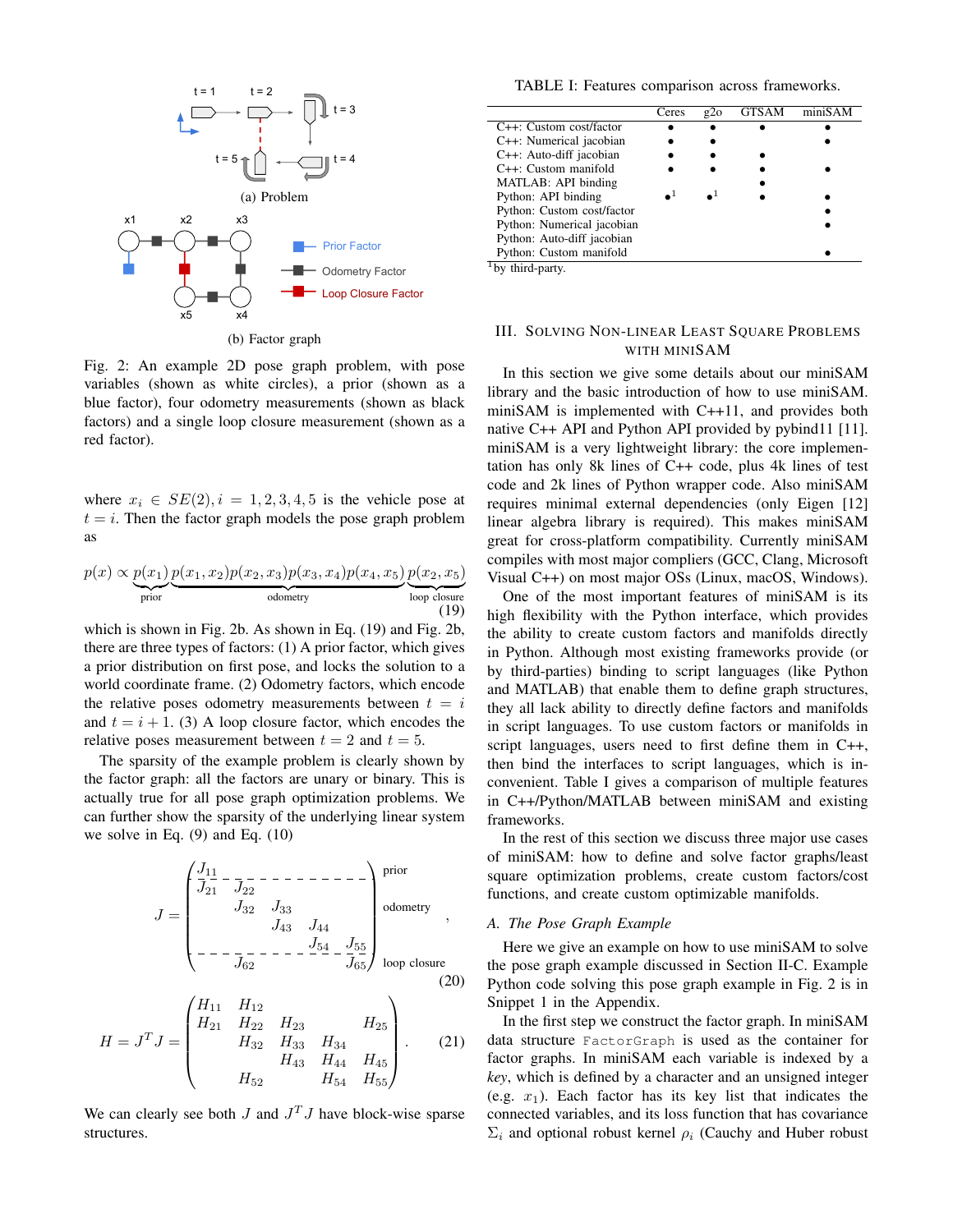loss functions have been implemented in miniSAM). In the pose graph example two types of factors are used: unary PriorFactor and binary BetweenFactor.

In the second step we provide the initial variable values as the linearization point. In miniSAM variable values are stored in structure Variables, where each variable is indexed by its key. Finally, we call a non-linear least square solver (like Levenberg-Marquardt) to solve the problem. Result variables are returned in a Variables structure with status code.

#### *B. Define Factors*

Here we discuss how to define a new factor in miniSAM. As mentioned defining a new factor can be done in both C++ and Python in miniSAM, by inheriting from Factor base class. The implementation of a factor class includes an error function error() that defines  $f_i(x_i)$ , which returns a Eigen::VectorXd in C++, or a NumPy array in Python. And Jacobian matrices function jacobians() that defines  $\partial f_i(x_i)/\partial x_i$  for each variable in  $x_i$ , which return a std::vector<Eigen::MatrixXd> in C++, or a list of NumPy matrices in Python. We show an example prior factor on  $SE(2)$  in Python in Snippet 2.

Analytic Jacobians  $\partial f_i(x_i)/\partial x_i$  is usually quite complex for non-trivial factors, and is the main bottleneck for faster prototyping. miniSAM provides a solution by inheriting from NumericalFactor base class, numerical  $\partial f_i(x_i)/\partial x_i$ through finite differencing will be evaluated during optimization, thus saving developer's time deriving analytic Jacobians. We leave automatic differentiation for Jacobian evaluation as future work.

## *C. Define Optimizable Manifolds*

miniSAM already has build-in support for optimizing various commonly used manifold types in C++ and Python, including Eigen vector types in C++, NumPy array in Python, and Lie groups  $SO(2)$ ,  $SE(2)$ ,  $SO(3)$ ,  $SE(3)$  and  $Sim(3)$ (implementations provided by Sophus library [13]), which are commonly used in SLAM and robotics problems.

We can also customize manifold properties of any C++ or Python class for miniSAM. In Python this is done by defining manifold-related member functions, including dim() function returns manifold dimensionality, and  $local()$  and retract() functions defines the local coordinate chart. An example of defining a vector space manifold  $\mathbb{R}^2$  in Python is in Snippet 3. In C++ we use a non-intrusive technique called *traits*, which is a specialization of template minisam::traits<> for the type we are adding manifold properties. Using traits to define manifold properties has two advantages: (1) optimizing a class without modifying it, or even without knowing details of implementation (e.g. adding miniSAM optimization support for third-party C/C++ types), (2) making optimizing primitive type (like float/double) possible.

#### IV. EXPERIMENTS

To test the performance of miniSAM, we run a benchmark on multiple problems of different types and scales, and

TABLE II: Optimization times in second of different frameworks with different sparse linear solvers, grouped by singlethread or multi-thread.

|                               | $2D-PG$ | $3D-PG$ | <b>BA</b> |
|-------------------------------|---------|---------|-----------|
| Ceres + Eigen LDLT            | 0.090   | 2.735   | 54.96     |
| g2o + Eigen LDLT              | 0.059   | 2.697   | 63.66     |
| GTSAM + Multifrontal Cholesky | 0.228   | 2.002   | 83.67     |
| GTSAM + Sequential Cholesky   | 0.207   | 2.836   | 83.85     |
| miniSAM + Eigen LDLT          | 0.088   | 3.341   | 64.38     |
| Ceres + CHOLMOD               | 0.080   | 0.941   | 28.17     |
| $g2o + CHOLMOD$               | 0.064   | 0.821   | 35.68     |
| $min$ SAM + CHOLMOD           | 0.090   | 1.107   | 39.24     |
| $min$ SAM + cuSOLVER Cholesky | 0.458   | 1.791   | 49.77     |

compare with multiple existing frameworks. We choose three SLAM and SfM problem for benchmarking, from small to large.

- 2D pose graph problem M3500 [10], which contains 3500 2D poses and 5453 energy edges.
- 3D pose graph problem Torus [10], which contains 5000 3D poses and 9048 energy edges.
- Bundle adjustment problem Dubrovnik [9], which contains 356 camera poses, 226730 landmarks and 1255268 image measurements.

For all problems we use Levenberg-Marquardt algorithm to solve, and fix the number of iterations to 5.

We run the benchmark with the following frameworks and sparse linear solvers

- Ceres [6] with Eigen simplicial LDLT solver, and CHOLMOD [14] Cholesky solver.
- g2o [7] with Eigen simplicial LDLT solver, and CHOLMOD Cholesky solver.
- GTSAM [8] with built-in multi-frontal and sequential graph elimination solvers.
- miniSAM with Eigen simplicial LDLT solver, CHOLMOD Cholesky solver, and CUDA cuSOLVER GPGPU Cholesky solver.

For miniSAM, all factors and manifolds are implemented natively in C++. All frameworks in benchmarking are compiled in single-thread, except CHOLMOD and CUDA cu-SOLVER solvers are compiled in multi-thread (using all 12 available CPU threads during benchmarking, and GPU is used with CUDA). The benchmarking is performed on a computer with Intel Core i7-6850K CPU, 128 GB memory, and a NVIDIA TITAN X GPU with 12GB graphic memory. The results are shown in Table. II, and are grouped by singlethread or multi-thread.

We can see in Table. II that when the same sparse linear solver is used, miniSAM has slightly worse runtime compare to Ceres and g2o, but (except for 3D pose graph case) has better runtime compared to GTSAM, which does not use third-party sparse linear solvers. The extra overhead of miniSAM compare to Ceres and g2o are mainly due to two major miniSAM design choices:

• miniSAM avoids using any compile-time array or matrix, and all internal vectors and matrices are dynam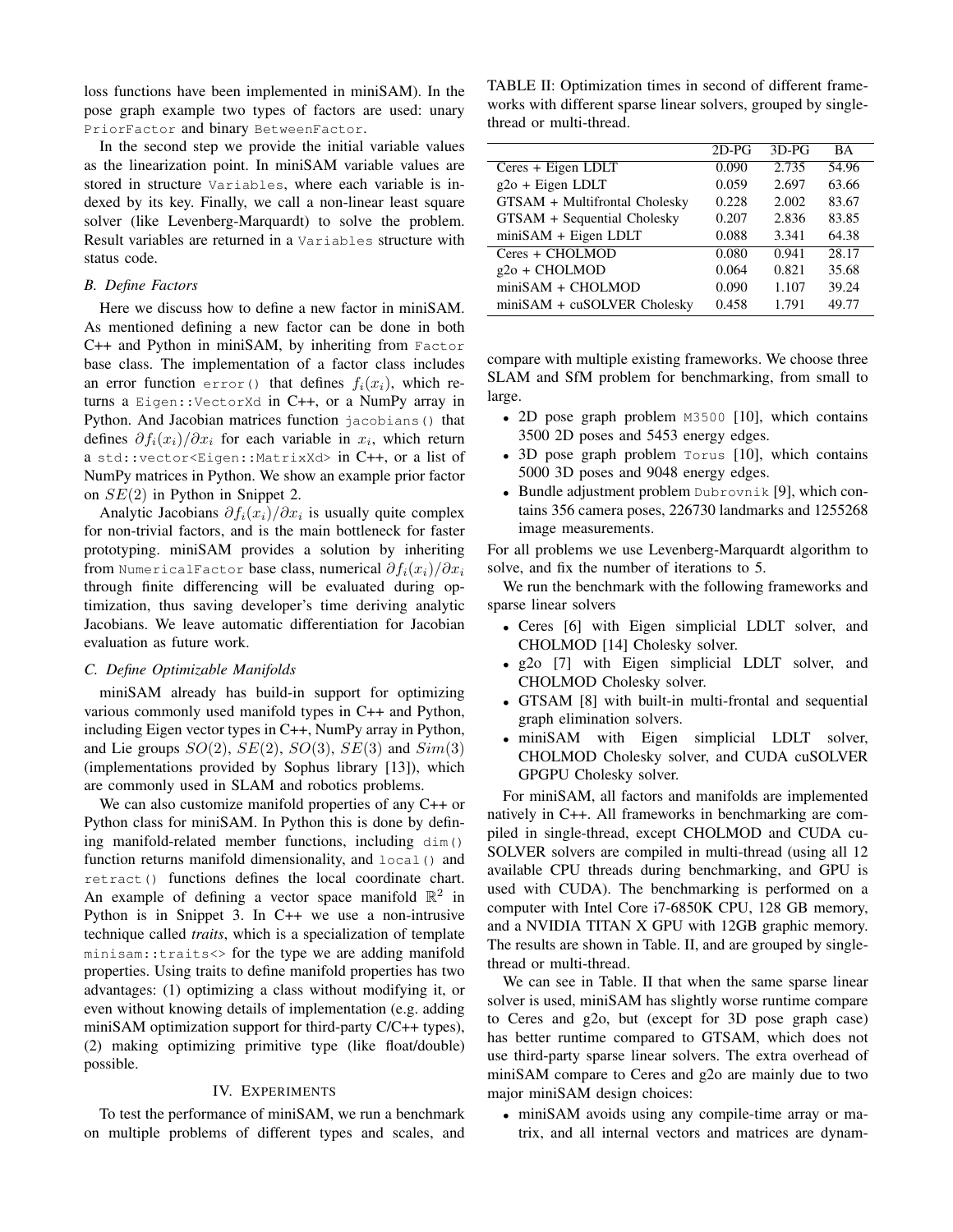ically allocated. The use of dynamic size arrays involves extra memory allocation overhead and forbids any compile-time optimization by modern CPU SIMD instructions.

• miniSAM avoids using any raw pointer and manual memory management.

The reason to make above design choices is that to make miniSAM have a Python API consistent with C++ API, and to make Python interface possible to implement, since Python does not have machinery to support template programming or explicit memory management.

We also found CUDA cuSOLVER is not as fast as CHOLMOD CPU solver when using all 12 available CPU threads, and it is particularly slow on small problems. Finally, CUDA cuSOLVER has an one-time launch delay of about 350ms, once per executable launch. Given such circumstances using CUDA cuSOLVER is currently only good for large problems.

#### V. CONCLUSION

We gave a brief introduction to miniSAM, our non-linear least squares optimization library. We demonstrate the basic usage of miniSAM, show its flexibility in fast prototyping in Python, and its performance in benchmarking of multiple types of problems in SLAM and robotics applications. We recognize miniSAM has a relatively small performance loss compared to other state-of-the-art frameworks, mostly due to miniSAM's design to adapt Python API, so currently miniSAM is not great for performance-critical applications. But hopefully we can solve the problem in the future by porting better sparse linear solvers (like GPU-enabled iterative solver) to mitigate this issue.

#### **REFERENCES**

- [1] F. Dellaert and M. Kaess, "Square Root SAM: Simultaneous localization and mapping via square root information smoothing," *Intl. J. of Robotics Research*, vol. 25, pp. 1181–1203, Dec 2006.
- [2] B. Triggs, P. McLauchlan, R. Hartley, and A. Fitzgibbon, "Bundle adjustment – a modern synthesis," in *Vision Algorithms: Theory and Practice* (W. Triggs, A. Zisserman, and R. Szeliski, eds.), vol. 1883 of *LNCS*, pp. 298–372, Springer Verlag, 2000.
- [3] J. Dong, M. Mukadam, F. Dellaert, and B. Boots, "Motion planning as probabilistic inference using Gaussian processes and factor graphs,' in *Robotics: Science and Systems (RSS)*, 2016.
- [4] D.-N. Ta, M. Kobilarov, and F. Dellaert, "A factor graph approach to estimation and model predictive control on unmanned aerial vehicles," in *2014 International Conference on Unmanned Aircraft Systems (ICUAS)*, pp. 181–188, 2014.
- [5] M. Mukadam, C.-A. Cheng, X. Yan, and B. Boots, "Approximately optimal continuous-time motion planning and control via probabilistic inference," in *IEEE Intl. Conf. on Robotics and Automation (ICRA)*, pp. 664–671, 2017.
- [6] S. Agarwal, K. Mierle, and Others, "Ceres solver." http://ceressolver.org.
- [7] R. Kümmerle, G. Grisetti, H. Strasdat, K. Konolige, and W. Burgard, "g2o: A general framework for graph optimization," in *Proc. of the IEEE Int. Conf. on Robotics and Automation (ICRA)*, (Shanghai, China), May 2011.
- [8] F. Dellaert, "Factor graphs and GTSAM: A hands-on introduction," Tech. Rep. GT-RIM-CP&R-2012-002, Georgia Institute of Technology, 2012.
- [9] S. Agarwal, N. Snavely, S. M. Seitz, and R. Szeliski, "Bundle adjustment in the large," in *European Conf. on Computer Vision (ECCV)*, 2010.
- [10] L. Carlone, R. Tron, K. Daniilidis, and F. Dellaert, "Initialization techniques for 3D SLAM: a survey on rotation estimation and its use in pose graph optimization," in *IEEE Intl. Conf. on Robotics and Automation (ICRA)*, pp. 4597–4604, 2015.
- [11] W. Jakob, J. Rhinelander, and D. Moldovan, "pybind11 seamless operability between C++11 and python," 2017. https://github.com/pybind/pybind11.
- [12] G. Guennebaud, B. Jacob, *et al.*, "Eigen v3." http://eigen.tuxfamily.org, 2010.
- [13] H. Strasdat, "Sophus: C++ implementation of lie groups using eigen." https://github.com/strasdat/Sophus.
- [14] Y. Chen, T. A. Davis, W. W. Hager, and S. Rajamanickam, "Algorithm 887: CHOLMOD, supernodal sparse cholesky factorization and update/downdate," *ACM Transactions on Mathematical Software (TOMS)*, vol. 35, no. 3, p. 22, 2008.